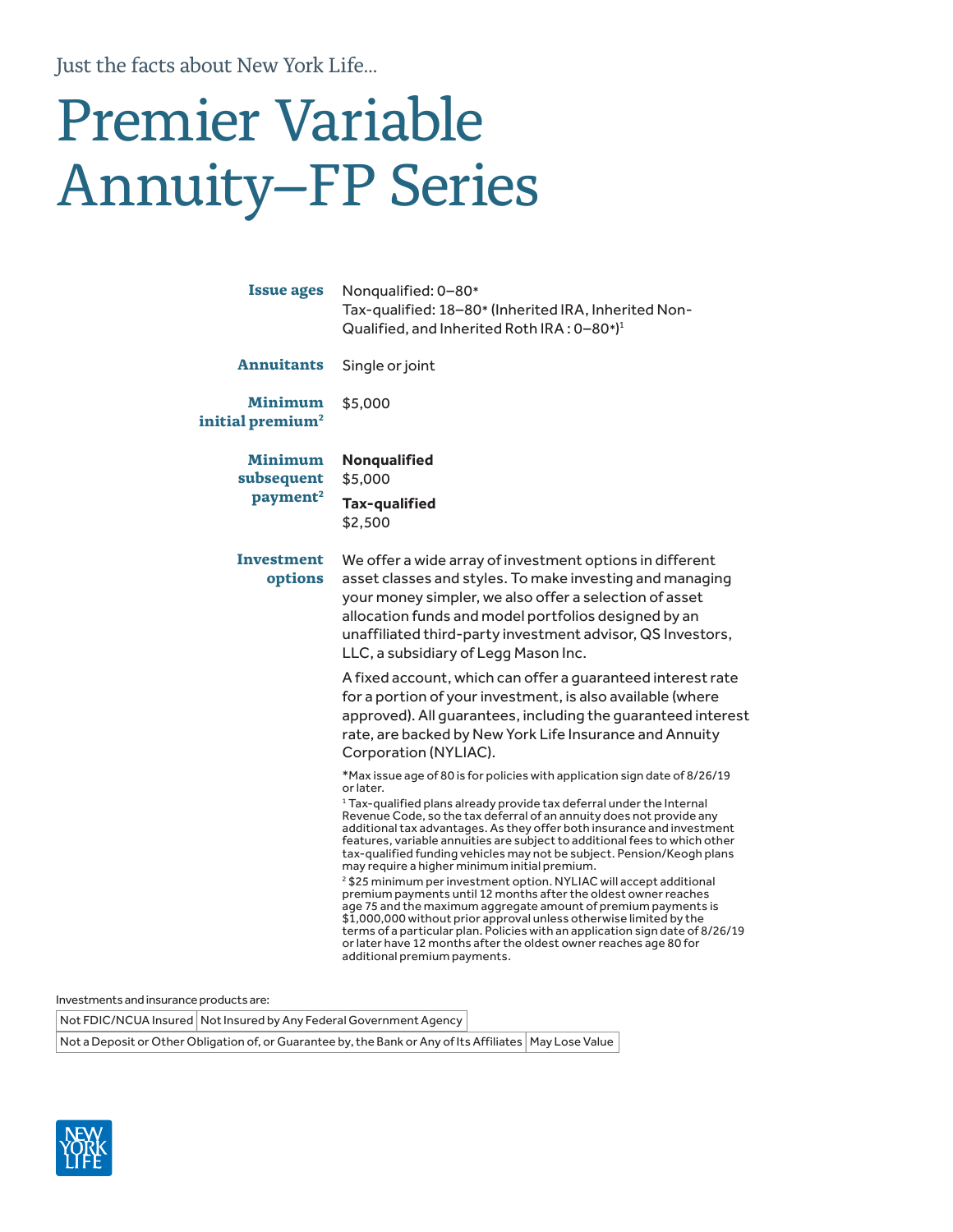| <b>Annual mortality and</b><br>expense (M&E) and<br>administrative charges <sup>3</sup> | During the initial surrender-charge period:                                                                                                                                                                   |  |  |  |  |  |  |                                                                                                                                                       |
|-----------------------------------------------------------------------------------------|---------------------------------------------------------------------------------------------------------------------------------------------------------------------------------------------------------------|--|--|--|--|--|--|-------------------------------------------------------------------------------------------------------------------------------------------------------|
|                                                                                         | Level M&E fee structure<br>1.30% based on adjusted premium payments.                                                                                                                                          |  |  |  |  |  |  |                                                                                                                                                       |
|                                                                                         | <b>Traditional fee structure</b>                                                                                                                                                                              |  |  |  |  |  |  |                                                                                                                                                       |
|                                                                                         | 1.20% based on the variable account value.                                                                                                                                                                    |  |  |  |  |  |  |                                                                                                                                                       |
|                                                                                         | After completion of the initial surrender-charge period:                                                                                                                                                      |  |  |  |  |  |  |                                                                                                                                                       |
|                                                                                         | Level M&E fee structure<br>1.10% based on adjusted premium payments.                                                                                                                                          |  |  |  |  |  |  |                                                                                                                                                       |
|                                                                                         | Traditional fee structure<br>1.00% based on the variable account value.                                                                                                                                       |  |  |  |  |  |  |                                                                                                                                                       |
| <b>Withdrawal options</b>                                                               | Each policy year you may withdraw, with no surrender<br>charges, the greatest of the three options below:                                                                                                     |  |  |  |  |  |  |                                                                                                                                                       |
|                                                                                         | • 10% of your account value as of the last policy anniversary<br>(10% of the premium if the withdrawal is made in the first<br>policy year) less any withdrawals already made during the<br>policy year.      |  |  |  |  |  |  |                                                                                                                                                       |
|                                                                                         | withdrawals already made during the policy year.                                                                                                                                                              |  |  |  |  |  |  | • 10% of the account value at the time of withdrawal less any                                                                                         |
|                                                                                         | • 100% of the gains at the time of withdrawal.                                                                                                                                                                |  |  |  |  |  |  |                                                                                                                                                       |
|                                                                                         | Withdrawals over and above the free withdrawal amount are<br>subject to surrender charges as shown below:                                                                                                     |  |  |  |  |  |  |                                                                                                                                                       |
|                                                                                         |                                                                                                                                                                                                               |  |  |  |  |  |  |                                                                                                                                                       |
|                                                                                         | Years 1 2 3 4 5 6 7<br>% of Payment 8 7 6 5 4 3 2                                                                                                                                                             |  |  |  |  |  |  |                                                                                                                                                       |
|                                                                                         |                                                                                                                                                                                                               |  |  |  |  |  |  | Withdrawals prior to age 591/2 may be subject to a 10% IRS penalty tax.                                                                               |
| <b>Death benefit</b>                                                                    | Unless you annuitize your policy, the death benefit<br>guarantees that your beneficiaries will receive the<br>greater of:                                                                                     |  |  |  |  |  |  |                                                                                                                                                       |
|                                                                                         | • The account value.                                                                                                                                                                                          |  |  |  |  |  |  |                                                                                                                                                       |
|                                                                                         | . The money you invested (which is the total of all premiums<br>paid) adjusted for any withdrawals or charges.                                                                                                |  |  |  |  |  |  |                                                                                                                                                       |
|                                                                                         | All guarantees, including death benefit payments, are dependent on<br>the claims-paying ability of NYLIAC and do not apply to the investment<br>performance or safety of the underlying Investment Divisions. |  |  |  |  |  |  |                                                                                                                                                       |
|                                                                                         | One-time death benefit step-up:                                                                                                                                                                               |  |  |  |  |  |  |                                                                                                                                                       |
|                                                                                         |                                                                                                                                                                                                               |  |  |  |  |  |  | The opportunity for a one-time death benefit step-up is included in your<br>policy at no additional charge. With completion of the initial surrender- |

charge period, your death benefit will be stepped up to the account value at that policy anniversary if that value is higher than the policy's initial death benefit as explained above.

## **Additional features and benefits4**

- Living Needs Benefit/Unemployment Rider
- DCA Advantage Account
- Automatic asset rebalancing
- Model portfolios
- Dollar-cost averaging
- Interest sweep
- $\cdot$  Tax-free transfers<sup>5</sup>
- Systematic withdrawals
- Automated required minimum distributions (RMDs)

<sup>3</sup>Please refer to the fund prospectuses for details regarding fund fees and expenses. Annual policy service charge is \$30, but is waived if the account value is \$100,000 or more as of the policy anniversary date.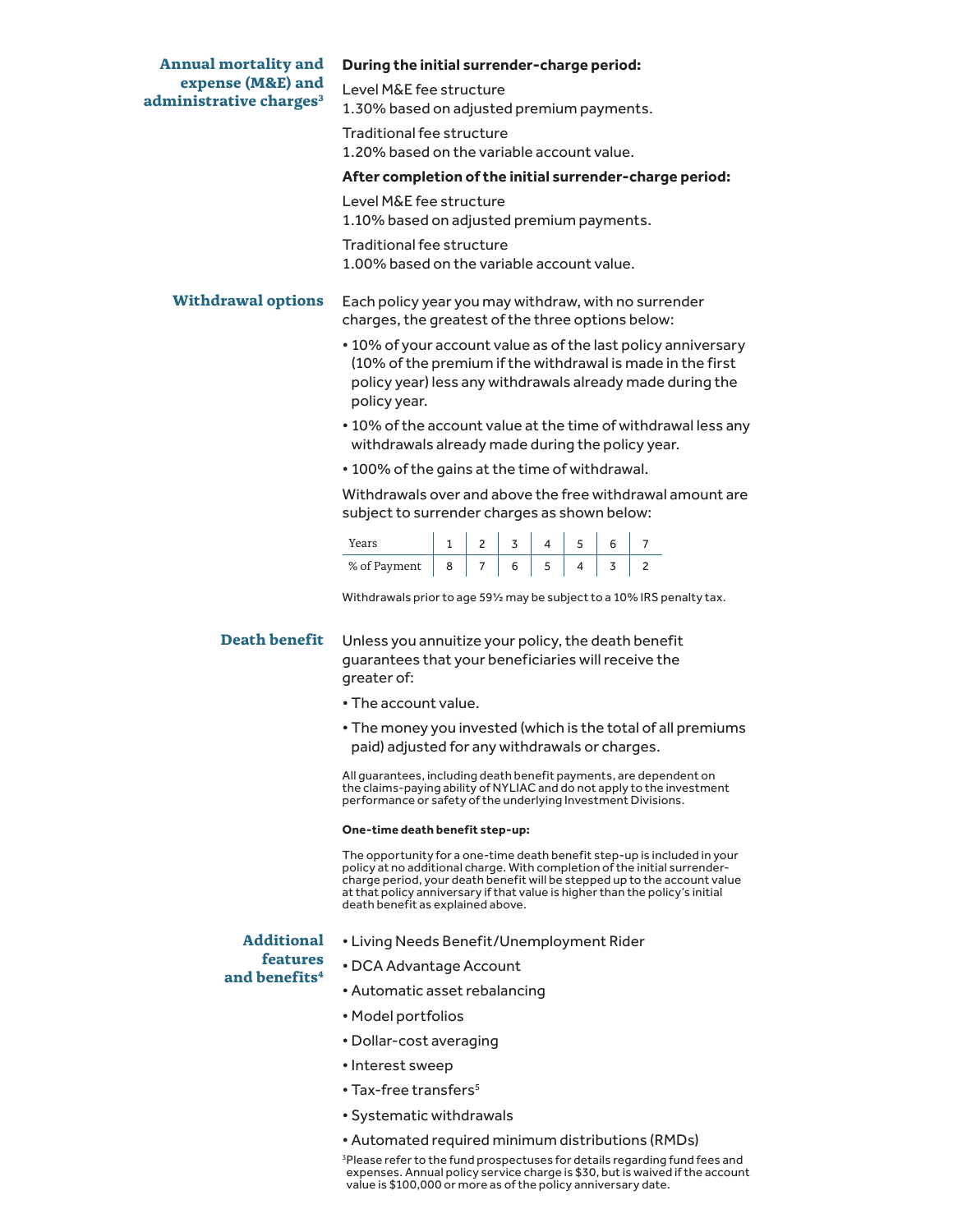### **Optional riders available for purchase4**

#### **Annual Death Benefit Reset Rider**

- Maximizes a financial legacy by locking in any growth on each policy anniversary up to age 85.<sup>6</sup>
- An optional rider available for purchase up to age 75 at an annual cost of 0.25% of the quaranteed amount.<sup>7</sup>

### **Investment Preservation Rider–FP Series (IPR)**

- The Investment Preservation Rider–FP Series (IPR) protects 100% of the amount invested in the first policy year—and potentially some growth—against market declines after completion of the holding period selected (adjusted for proportional withdrawals). The Investment Preservation Rider does not protect the investment against day-to-day market fluctuation or losses that could be realized prior to completion of the holding period, which means the rider will not provide a benefit if you do not keep the policy for the entire holding period after it's elected or reset.
- Lock in growth along the way. If the account value<sup>8</sup> is higher, the IPR guarantee can be reset to that higher amount on each product anniversary through age 75 (age 70 for the 20-year holding period). With each reset, the previous guarantee ends, the holding period restarts, and the rider fees may increase.<sup>9</sup>
- The investment choices include a wide variety of asset classes, styles, and model portfolios. Among the investment options available, the maximum target allocation to equity is 70%, so investors may not experience the full risk or return potential of the market. Upon any reset, the allocation guidelines may change.
- The guarantee may be tailored by selecting from a range of holding periods. The IPR fee is based on the guaranteed amount.

| <b>Holding period</b> | Fee as a % of guaranteed amount |  |  |  |  |  |
|-----------------------|---------------------------------|--|--|--|--|--|
| 10-year               | 1.00%                           |  |  |  |  |  |
| $11$ -year            | 0.90%                           |  |  |  |  |  |
| 12-year               | 0.80%                           |  |  |  |  |  |
| $13$ -year            | 0.70%                           |  |  |  |  |  |
| $14$ -year            | 0.60%                           |  |  |  |  |  |
| $15$ -year            | 0.50%                           |  |  |  |  |  |
| 20-year               | $0.60\%$ **                     |  |  |  |  |  |

\*\*The guaranteed amount for the 20-year holding period is 150% of the first-year premiums or 150% of the .<br>accumulation value as of the date of the last reset.

<sup>4</sup> See the rider fact sheets and prospectuses for more details and availability.

 $^{\rm 5}$  This policy is not designed as a vehicle for market timing. Accordingly, your right to make transfers under the policy is subject to limitation if we determine, in our sole opinion, that the exercise of that right may disadvantage or potentially hurt the rights or interests of other policy owners. Please refer to your prospectus for details.

6 Reset age is 80 for policies applied for before 5/1/2019.

7 This rider is available where approved only at time of application, and when the oldest owner or annuitant is age 75 or younger at the time of purchase. The rider may not be canceled. Any benefit received is adjusted for withdrawals, which proportionally reduce the guaranteed amount. Rider charges are 0.25% of the reset value as of the last policy anniversary (or as of the policy date if within the first policy year) deducted quarterly. The maximum annual rider charge is 1.00%. The current charge is subject to change at any time, but will not increase once the policy is issued. The rider benefit will not reset after the owner's death (or after the death of any grantor in grantor-owned policies). If the owner is not a natural person, or a grantor trust, the rider benefit will no longer reset after the death of the annuitant. In addition, if an ownership change or assignment to the policy is made, the rider may terminate, and no reset value will be payable. Please see the prospectus for more details.